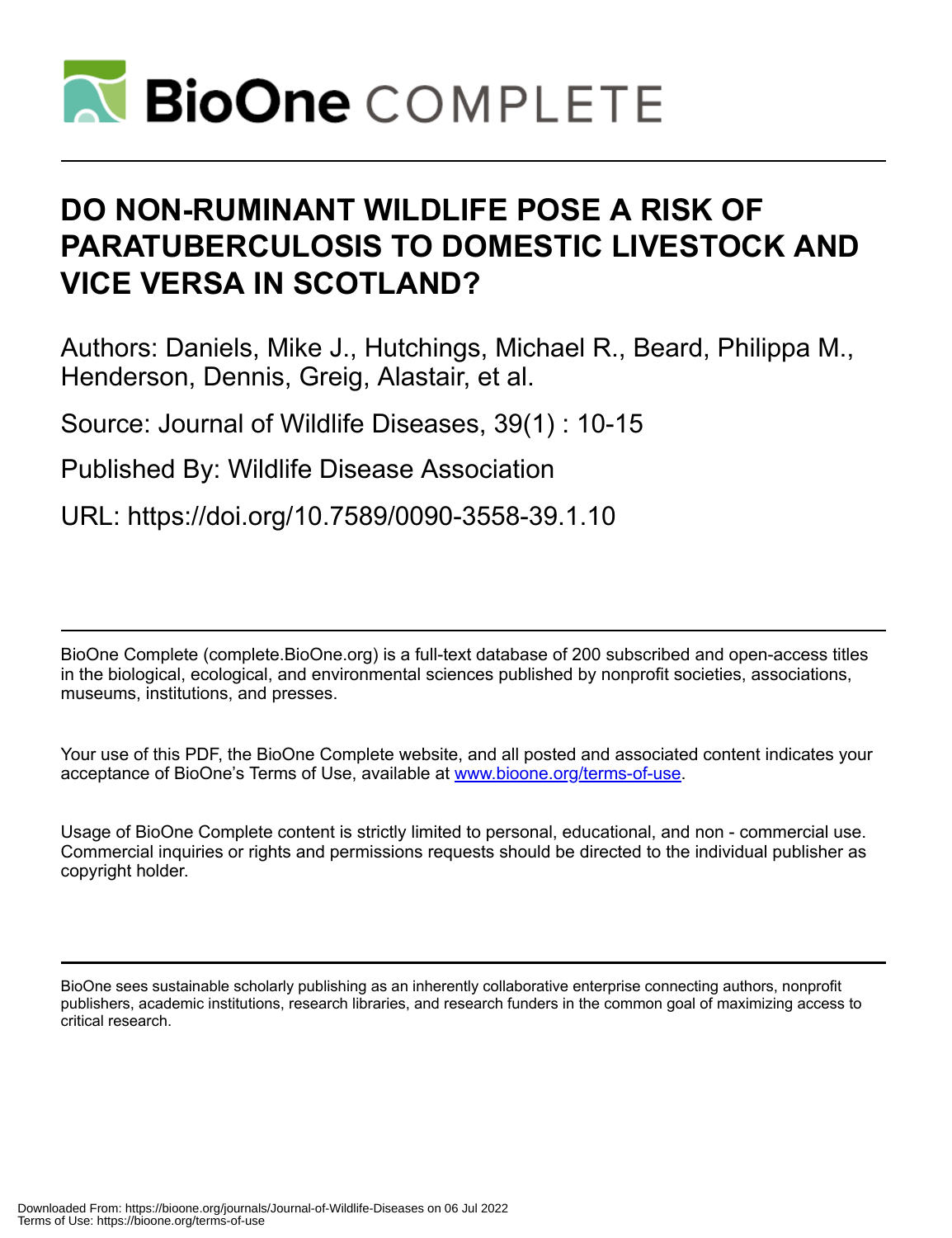# **DO NON-RUMINANT WILDLIFE POSE A RISK OF PARATUBERCULOSIS TO DOMESTIC LIVESTOCK AND VICE VERSA IN SCOTLAND?**

### **Mike J. Daniels,**1,4 **Michael R. Hutchings,**1,5,6 **Philippa M. Beard,**2,3 **Dennis Henderson,**<sup>1</sup> **Alastair Greig,**<sup>1</sup> **Karen Stevenson,**<sup>2</sup> **and J. Michael Sharp**<sup>2</sup>

<sup>1</sup> Scottish Agricultural College, West Mains Road, Edinburgh, EH9 3JG, UK

<sup>2</sup> Moredun Research Institute, International Research Centre, Pentlands Science Park, Bush Loan, Penicuik, Midlothian, EH26 0PZ, UK

<sup>3</sup> Current address: Department of Microbiology and Immunology, Cornell University, Ithaca, New York 14853, USA

<sup>4</sup> Current address: Macaulay Institute, Craigiebuckler, Aberdeen, AB15 8QH, UK

<sup>5</sup> Current address: Animal Nutrition & Health Department, Animal Biology Division, Scottish Agricultural College,

Bush Estate, Penicuik EH26 0PH, UK

<sup>6</sup> Corresponding author (email: m.hutchings@ed.sac.ac.uk)

ABSTRACT: Paratuberculosis (Johne's disease) was long considered only a disease of ruminants. Recently non-ruminant wildlife species have been shown to harbor *Mycobacterium avium* subsp. *paratuberculosis,* the causative organism of paratuberculosis. We review the known non-ruminant wildlife host range of *M. avium* subsp. *paratuberculosis* and consider their role in the epidemiology of paratuberculosis in domestic ruminant livestock. *Mycobacterium avium* subsp. *paratuberculosis* has been isolated from lagomorph, canid, mustelid, corvid, and murid species. In agricultural environments domestic ruminants may contact wildlife and/or their excreta when grazing or feeding on farm-stored feed contaminated with wildlife feces, opening up the possibility of inter-species transmission. Of the wildlife species known to harbor *M. avium* subsp. *paratuberculosis* in Scotland, the rabbit is likely to pose the greatest risk to grazing livestock. Paratuberculosis in domestic ruminants is a notoriously difficult disease to control; the participation of non-ruminant wildlife in the epidemiology of the disease may partially account for this difficulty.

*Key words:* Johne's disease, *Mycobacterium avium* subsp. *paratuberculosis,* non-ruminant wildlife, paratuberculosis, transmission.

#### **INTRODUCTION**

Paratuberculosis (Johne's disease) is a chronic enteritis caused by *Mycobacterium avium* subsp. *paratuberculosis.* Paratuberculosis was long considered a disease only of domestic and wild ruminants. The known host range of *M. avium* subsp. *paratuberculosis* recently has been extended to include non-ruminant wildlife species. The significance of paratuberculosis in non-ruminant wildlife populations has yet to be assessed and their potential role in the epidemiology of disease in domestic livestock is currently being investigated. Here we review the bacteriologic, pathologic, and epidemiologic features of paratuberculosis in non-ruminant wildlife and consider the potential for inter-species disease transmission in agricultural environments in Scotland (UK).

#### **PARATUBERCULOSIS IN WILDLIFE**

Natural paratuberculosis in wild ruminants has been well documented, for ex-

ample in bighorn sheep (*Ovis canadensis*), tule elk (*Cervus elaphus nannodes*), whitetailed deer (*Odocoileus virginianus*), and bison (*Bison bison*) in the USA (Williams et al., 1979; Jessup et al., 1981; Chiodini and Van Kruiningen, 1983; Cook et al., 1997; Buergelt et al., 2000); roe deer (*Capreolus capreolus*) and red deer (*Cervus elaphus*) in Scotland (Sharp et al., 1995); and red deer and ibex (*Capra ibex*) in Italy (Ferroglio et al., 2000; Nebbia et al., 2000). Only recently has the natural occurrence of paratuberculosis in non-ruminant wildlife been described. A suspected isolation of *M. avium* subsp. *paratuberculosis* was first reported from a European brown hare (*Lepus europaeus*) in England (Matthews and Sargent, 1977) although the organism responsible was not fully characterized. Lesions attributed to paratuberculosis were subsequently described in a wild rabbit (*Oryctolagus cuniculus*) from Scotland (Angus, 1990). More re-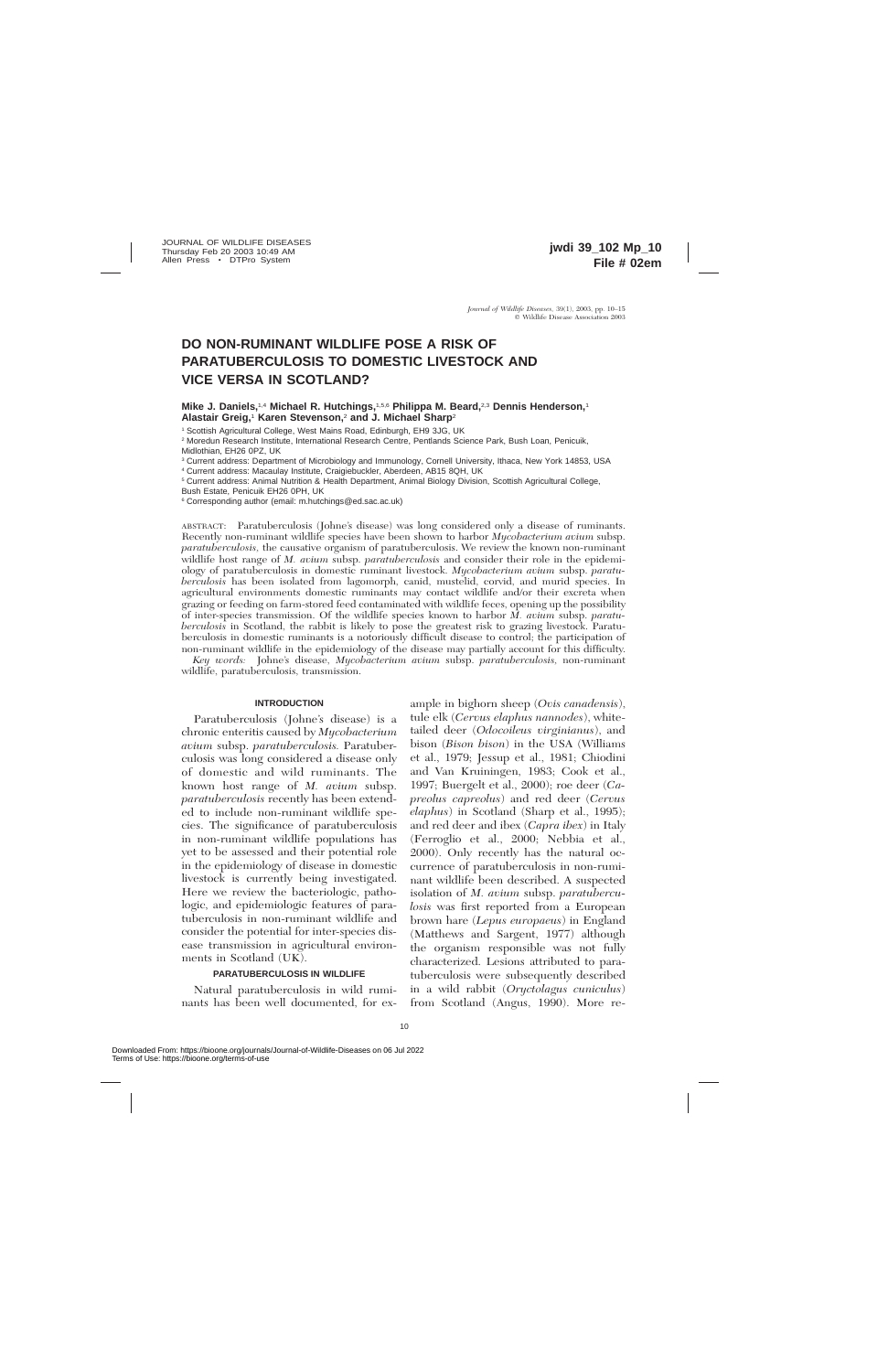cently, presence of *M. avium* subsp. *paratuberculosis* was confirmed by the polymerase chain reaction (PCR) based species-specific IS900 insertion sequence detection method (Vary et al., 1990) in three surveys of rabbits from farms in the east of Scotland with a history of paratuberculosis in ruminant livestock (Greig et al., 1997, 1999; Beard et al., 2001b). Histopathologic changes varied from mild to severe (Beard et al., 2001b).

Following isolation of *M. avium* subsp. *paratuberculosis* in rabbits, studies were extended to other wildlife species on farms with a history of paratuberculosis in livestock. *Mycobacterium avium* subsp*. paratuberculosis* was isolated from foxes (*Vulpes vulpes*) and stoats (*Mustela erminea*) (Beard et al., 1999) and subsequently from weasels (*Mustela nivalis*), badgers *(Meles meles*), wood mice (*Apodemus sylvaticus*), rats (*Rattus norvegicus*), brown hares, jackdaws (*Corvus monedula*), rooks (*Corvus frugilegus*), and crows (*Corvus corone*) (Beard et al., 2001a).

Significance of *M. avium* subsp. *paratuberculosis* in non-ruminant wildlife is largely unknown. In wild ruminants, gross lesions and clinical signs are similar to those in infected cattle and sheep and the disease may be fatal (Williams et al., 1979; Buergelt et al., 2000). In contrast, mild lesions have been reported in non-ruminant wildlife. In rabbits, one study described thickened intestines and enlarged lymph nodes in three (10%) of 33 animals (Greig et al., 1997), while examination of a further 110 rabbits produced positive cultures from 17 and microscopic lesions in 18 rabbits (Beard et al., 2001b).

In foxes and stoats, *M. avium* subsp. *paratuberculosis* was isolated from samples of intestines and mesenteric lymph nodes. Histopathologic changes similar to those described in ruminants with subclinical paratuberculosis were noted in these tissues. These changes were more subtle than those seen in either advanced ruminant paratuberculosis or severely infected rabbits (Beard et al., 2001a, b). In crows,

rooks, jackdaws, rats, wood mice, and hares, *M. avium* subsp. *paratuberculosis* was isolated from intestinal and lymphoid tissue with few or no microscopic lesions (Beard et al., 2001b). The findings of Beard et al. (2001a) make it clear that nonruminant species can harbor *M. avium* subsp. *paratuberculosis* and that the natural host range is far greater than previously thought.

Transmission of paratuberculosis in livestock is believed to occur mainly through the fecal–oral route (Clarke, 1997), i.e., through ingestion of infected feces or fecal contaminated feed. Below we detail types of contact between wildlife and domestic ruminant livestock that may represent routes of disease transmission.

#### **POTENTIAL TRANSMISSION ROUTES TO WILDLIFE**

Isolation of *M. avium* subsp. *paratuberculosis* from non-ruminant wild species on farms with paratuberculosis in livestock, suggests that interspecies transmission may occur between livestock and non-ruminant wildlife. Interspecies transmission has been demonstrated experimentally; rabbits were infected with a bovine strain of *M. avium* subsp. *paratuberculosis* (Mokresh and Butler, 1990). Sheep and feral goats became infected after sharing grazing pasture with cattle infected with paratuberculosis (Ris et al., 1987, 1988). Given that clinically infected cattle and sheep shed in excess of 108 bacilli per gram of feces (Cranwell, 1997; Whittington et al., 2000), it is likely that wild herbivores such as rabbits or hares sharing pasture with infected cattle could pick up bacteria through the ingestion of fecal contaminated vegetation.

Based on a sample of 20 farms across Scotland, Greig et al. (1999) found a statistically significant relationship between farms with previous or current paratuberculosis in cattle and the presence of paratuberculosis in rabbits. Furthermore, on the basis of genetic typing, no differences were found between the strains of *M. av-*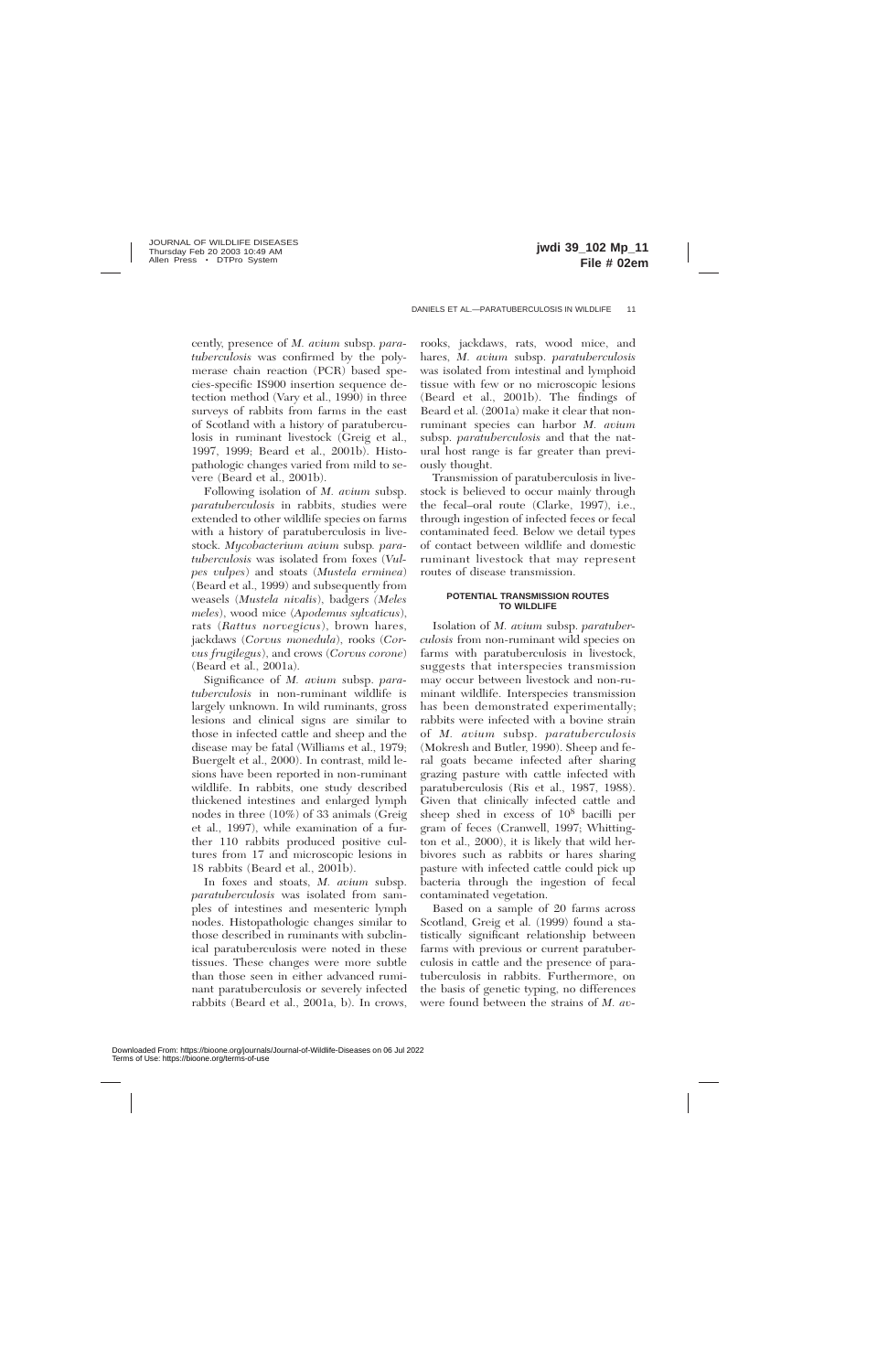*ium* subsp. *paratuberculosis* isolated from rabbits and cattle, suggesting that transmission between the species had occurred (Greig et al., 1999).

Isolation of *M. avium* subsp. *paratuberculosis* in granivorous or omnivorous rodents is more likely to be explained by their presence in buildings housing infected livestock than from fecal contaminated pasture (Beard et al., 2001a). Indeed all rodents from which *M. avium* subsp. *paratuberculosis* was isolated were caught in buildings which housed cattle, whereas those captured in adjacent field margins or woodland were negative on culture (Daniels and Hutchings, unpubl. data). Rodents may become infected through scavenging livestock feed on floors contaminated with livestock feces.

Carnivores, such as stoats, foxes, and weasels may become infected with *M. avium* subsp. *paratuberculosis* through ingestion of infected prey. *Mycobacterium avium* subsp. *paratuberculosis* was isolated from mesenteric lymph nodes and intestinal tissue of infected rabbits (Greig et al., 1997, 1999). Foxes, stoats, and weasels ingest entire rodents and a sufficient proportion of rabbit carcasses to include potentially infected lymph or intestine tissue. Lagomorphs and small rodents form the majority of the diet of foxes, stoats, and weasels in Scotland (Harris and Lloyd, 1991; King, 1991a, 1991b; Leckie et al., 1998).

That predation is a mode of transmission to carnivores is further suggested by the higher prevalence in predator compared to prey species. The overall prevalence in predators was 62% (23/27 foxes, 17/37 stoats, and 2/4 weasels) compared to 10% for prey species (14/83 rabbits, 3/35 rats, and 3/88 wood mice). Transmission of pathogens through predation has been reported and is explained by carnivores' higher trophic level in the food chain (e.g., Zarnke et al., 2000).

At least part of the diet of predators and a large part of the diet of corvids may consist of scavenging potentially infected prey carcasses (Mason and Macdonald, 1995). Therefore, scavenging may constitute an additional mode of paratuberculosis transmission. Corvids also feed in buildings housing livestock and prey on invertebrates associated with livestock pasture.

## **POTENTIAL TRANSMISSION ROUTES FROM WILDLIFE TO LIVESTOCK**

The high prevalence of paratuberculosis in some non-ruminant wildlife species and their interaction with susceptible ruminant livestock raises the possibility that they play a role in the epidemiology of the disease in domestic livestock. The risks of transmission from wildlife to livestock have been raised frequently, but they are difficult to prove in the field mainly due to the long incubation period of the disease and the difficulty in excluding other potential sources of infection (Williams et al., 1979; Chiodini and Van Kruiningen, 1983; Greig et al., 1997; Beard et al., 1999, 2001a, b; Ferroglio et al., 2000).

Experimentally, calves were infected with a *M. avium* subsp. *paratuberculosis* strain from a wild rabbit (Beard et al., 2001c). Also, a study of four farms in Scotland with a history of paratuberculosis in wild rabbits and domestic livestock found that infected rabbits excreted up to  $4\times10^6$ colony forming units per gram of feces, implying that the ingestion of sward contaminated with just one or two infected rabbit fecal pellets would theoretically be sufficient to constitute an infective dose (Hutchings et al., in press a). Rabbits utilize improved agricultural pastures for grazing and for burrows at high density and thus these pastures become contaminated with their feces (Daniels et al., in press). Rates of contamination of agricultural pastures on the same four farms was 7,357 rabbit fecal pellets/ha/day (Hutchings et al., in press a). Domestic ruminants grazing fecal contaminated pasture is a common route of intra- and inter-species disease transmission (Hutchings et al., in press b). Cattle do not avoid grazing rabbit fecal contaminated pasture (Daniels et al.,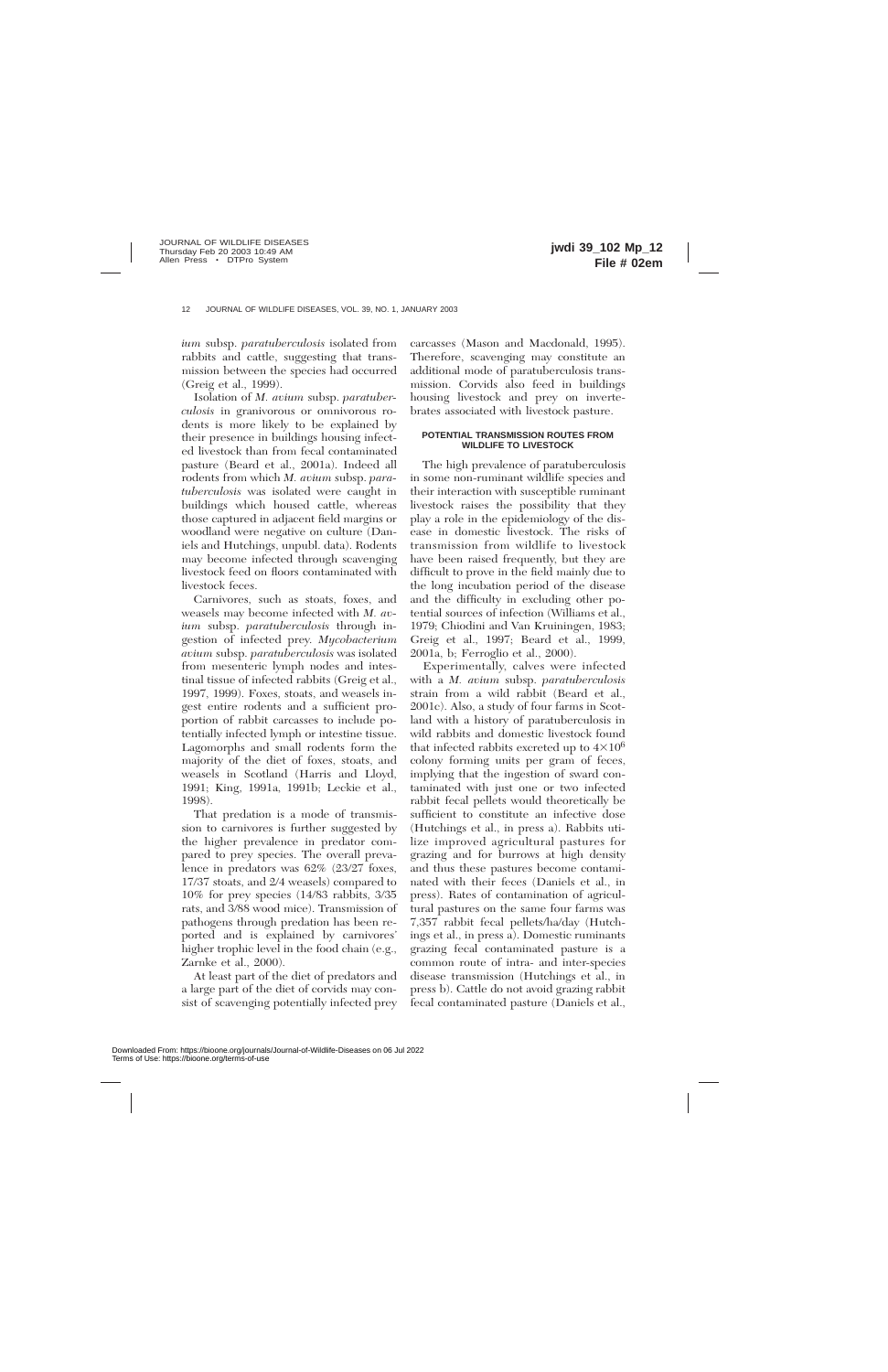2001), unlike the avoidance behavior they show towards their own feces (Bao et al., 1998) and carnivore feces (Hutchings and Harris, 1997). Therefore, in Scotland the combination of high prevalence and level of infection in rabbits and their feces, high levels of fecal contamination of agricultural pastures by rabbits, and the lack of avoidance by cattle to grazing pastures contaminated with rabbit feces, suggests that rabbits represent a risk of *M. avium* subsp. *paratuberculosis* transmission to grazing domestic livestock. This risk from rabbits is likely to be greatest for the more susceptible young livestock (Sweeney, 1996).

Livestock may also be at risk of infection from feed contaminated with wildlife feces (Daniels and Hutchings, 2001). Beard et al. (2001a) obtained positive cultures from feces of rats and wood mice captured in buildings housing livestock and/or livestock feed. Significant quantities of rodent feces may contaminate livestock feed stored on the ground in farm buildings (with a mean of 80 fecal pellets per  $m<sup>2</sup>$  of stored feed deposited per mo). Livestock presented with feed contaminated with rodent feces ingest a high proportion (up to 100%) of the feces encountered (Daniels and Hutchings, 2001), suggesting that this also represents a potential mode of transmission. However, to date disease prevalence recorded in rodent species is low relative to rabbits and their predators.

The importance of carnivores as wildlife hosts of paratuberculosis is more likely to be indirect, because livestock are unlikely to come into contact with large amounts of their feces. Corvids, on the other hand, may occur on farms at relatively high densities and so cannot be ruled out as a source of infection for domestic livestock. Perhaps more importantly infected carnivores and corvids could theoretically transport *M. avium* subsp. *paratuberculosis* over far greater distances than prey species. For example, in the east of Scotland the home range size of rabbits is 6.3 ha (Hulbert et al., 1996) but 4,000 ha for foxes (Harris and Lloyd, 1991). Predators and scavengers of rabbits may thus play a role in the spatial spread of the disease.

Paratuberculosis in domestic livestock populations is a notoriously difficult disease to control (Stabel, 1998). Non-ruminant wildlife hosts of *M. avium* subsp. *paratuberculosis* may partially account for these difficulties. We are at an early stage in understanding the role of wildlife in the ecology of paratuberculosis. For example, the relative force of infection of *M. avium* subsp. *paratuberculosis* from wildlife to domestic livestock and vice versa is currently unknown. This review has highlighted the potential for non-ruminant wildlife to play a role in the ecology of paratuberculosis. However, further research effort is needed if we are to quantify that role. Specifically, in relation to wildlife, further studies are needed to determine the dynamics of disease in wildlife populations and particularly whether any non-ruminant wildlife species represent true reservoirs of disease.

#### **CONCLUSIONS**

The recent findings of a wide host range of *M. avium* subsp. *paratuberculosis* among non-ruminant wildlife species on farms with paratuberculosis in livestock has important implications for an understanding of the disease, both in wildlife and in livestock. Potential transmission routes to wildlife include predation, scavenging, and sympatry with infected livestock. Conversely, transmission to livestock from non-ruminant wildlife could be a factor in the epidemiology of paratuberculosis, with important implications with respect to attempted control or eradication of the disease. All current evidence from Scotland suggests that, of the wildlife species known to harbor *M. avium* subsp. *paratuberculosis,* the rabbit poses the greatest risk of transmission to domestic livestock.

#### **ACKNOWLEDGMENTS**

This work was supported by a grant from the Scottish Executive Environment and Rural Af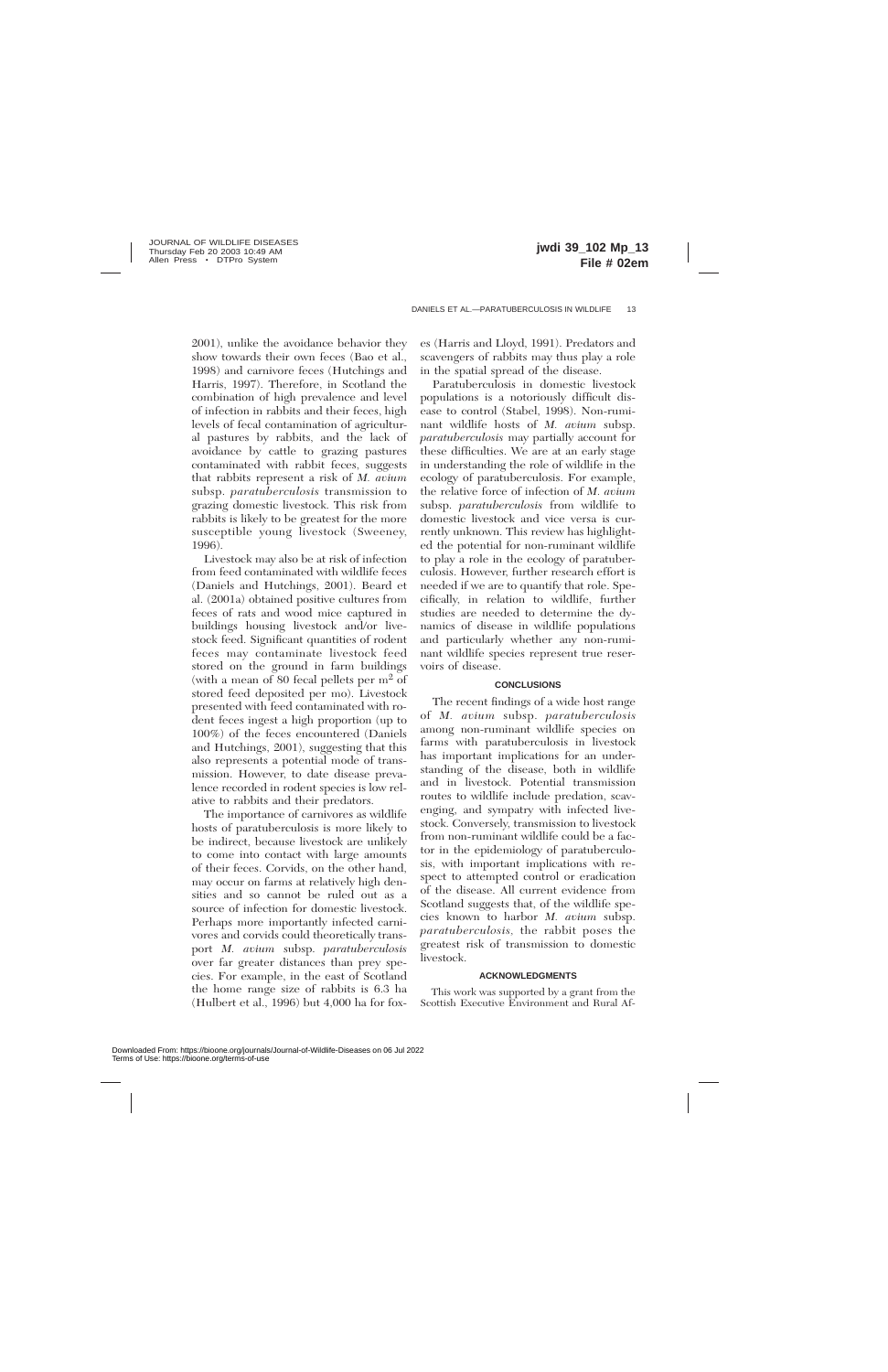fairs Department (SEERAD). MRH receives support from a SEERAD Senior Research Fellowship.

#### **LITERATURE CITED**

- ANGUS, K. 1990. Intestinal lesions resembling paratuberculosis in a wild rabbit (*Oryctolagus cuniculus*). Journal of Comparative Pathology 103: 22– 23.
- BAO, J., P. S. GILLER, AND G. STAKELUM. 1998. Selective grazing by dairy cows in the presence of dung and the defoliation of tall grass dung patches. Animal Science 66: 65–73.
- BEARD, P. M., D. HENDERSON, M. J. DANIELS, A. PI-RIE, D. BUXTON, A. GREIG, M. R. HUTCHINGS, I. MCKENDRICK, S. RHIND, K. STEVENSON, AND J. M. SHARP. 1999. Evidence of paratuberculosis in fox (*Vulpes vulpes*) and stoat (*Mustela erminea*). The Veterinary Record 145: 612–613.
- , M. J. DANIELS, D. HENDERSON, A. PIRIE, K. RUDGE, D. BUXTON, S. RHIND, A. GREIG, M. R. HUTCHINGS, I. MCKENDRICK, K. STEVENSON, AND J. M. SHARP. 2001a. Paratuberculosis infection of non-ruminant wildlife in Scotland. Journal of Clinical Microbiology 39: 1517–1521.
- , P. M., S. RHIND, D. BUXTON, D. HENDER-SON, M. J. DANIELS, A. PIRIE, K. RUDGE, A. GREIG, M. R. HUTCHINGS, K. STEVENSON, AND J. M. SHARP. 2001b. Natural paratuberculosis infection in rabbits in Scotland. Journal of Comparative Pathology 124: 290–299.
- , K. STEVENSON, A. PIRIE, K. RUDGE, D. BUX-TON, S. M. RHIND, M. C. SINCLAIR, L. A. WILD-BLOOD, AND J. M. SHARP. 2001c. Experimental paratuberculosis in calves following inoculation with a rabbit isolate of *Mycobacterium avium* subsp. *paratuberculosis.* Journal of Clinical Microbiology 39: 3080–3084.
- BUERGELT, C. D., A. W. LAYTON, P. E. GINN, M. TAY-LOR, J. M. KING, P. L. HABECKER, E. MAULDIN, R. WHITLOCK, C. ROSSITER, AND M. T. COLLINS. 2000. The pathology of spontaneous paratuberculosis in the North American bison (*Bison bison*). Veterinary Pathology 37: 428–438.
- CHIODINI, R. J., AND H. J. VAN KRUININGEN. 1983. Eastern white-tailed deer as a reservoir of ruminant paratuberculosis. Journal of the American Veterinary Medical Association 182: 168–169.
- CLARKE, C. J. 1997. The pathology and pathogenesis of paratuberculosis in ruminants and other species. Journal of Comparative Pathology 114: 107– 122.
- COOK, W. E., T. E. CORNISH, S. SHIDELER, B. LASLEY, AND M. T. COLLINS. 1997. Radiometric culture of *Mycobacterium avium paratuberculosis* from the feces of tule elk. Journal of Wildlife Diseases 33: 635–637.
- CRANWELL, M. P. 1997. Johne's disease: Past and present. Cattle Practice 5: 217–223.
- DANIELS, M. J., AND M. R. HUTCHINGS. 2001. The response of cattle and sheep to feed contaminated with rodent faeces. The Veterinary Journal 162: 211–218
- , N. BALL, M. R. HUTCHINGS, AND A. GREIG. 2001. The grazing response of cattle to pasture contaminated with rabbit faeces and the implications for the transmission of paratuberculosis. The Veterinary Journal 161: 306–313.
- , J. D. LEES, M. R. HUTCHINGS, AND A. GREIG. In press. The ranging behaviour and habitat use of rabbits on farmland and their potential role in the epidemiology of paratuberculosis. The Veterinary Journal.
- FERROGLIO, E., P. NEBBIA, P. ROBINO, L. ROSSI, AND S. ROSATI. 2000. *Mycobacterium paratuberculosis* infection in two free-ranging Alpine ibex. Revue Scientifique et Technique 19: 859–862.
- GREIG, A., K. STEVENSON, V. PEREZ, A. A. PIRIE, J. M. GRANT, AND J. M. SHARP. 1997. Paratuberculosis in wild rabbits (*Oryctolagus cuniculus*). The Veterinary Record 140: 141–143.
- $\rightarrow$ ,  $\rightarrow$  D. HENDERSON, V. PEREZ, V. HUGHES, I. PAVLIK, M. E. HINES, I. MCKEN-DRICK, AND J. M. SHARP. 1999. Epidemiological study of paratuberculosis in wild rabbits in Scotland. Journal of Clinical Microbiology 37: 1746– 1751.
- HARRIS, S., AND H. G. LLOYD. 1991. Fox *Vulpes vulpes. In* A handbook of British mammals, G. B. Corbet and S. Harris (eds.). Blackwell Scientific Press, Oxford, UK, pp. 351–367.
- HULBERT, I. A. R., G. R., IASON, D. A., ELSOTN, AND P. A. RACEY. 1996. Home-range sizes in a stratified upland landscape of two lagomorphs with different feeding strategies. Journal of Applied Ecology 33: 1479–1488.
- HUTCHINGS, M. R., AND S. HARRIS. 1997. The effects of farm management practices on cattle grazing behaviour and the potential for transmission of bovine tuberculosis from badgers to cattle. The Veterinary Journal 153: 149–162.
- , M. J. DANIELS, D. HENDERSON, AND A. GREIG. In press a. Potential wildlife to ruminant transmission routes for *M. a. paratuberculosis. In* Proceedings of the 7th international colloquium on paratuberculosis, R. A. Juste (ed.). International Association for Paratuberculosis, Madison, USA.
- , S. ATHANASIADOU, I. KYRIAZAKIS, AND I. J. GORDON. In press b. Can animals use foraging behaviour to combat parasites? Proceedings of the Nutrition Society.
- JESSUP, D. A., B. ABBAS, D. BEHYMER, AND P. GOGAN. 1981. Paratuberculosis in tule elk in California. Journal of the American Veterinary Medical Association 179: 1252–1254.
- KING, C. M. 1991. Stoat *Mustela erminea. In* A handbook of British mammals, G. B. Corbet and